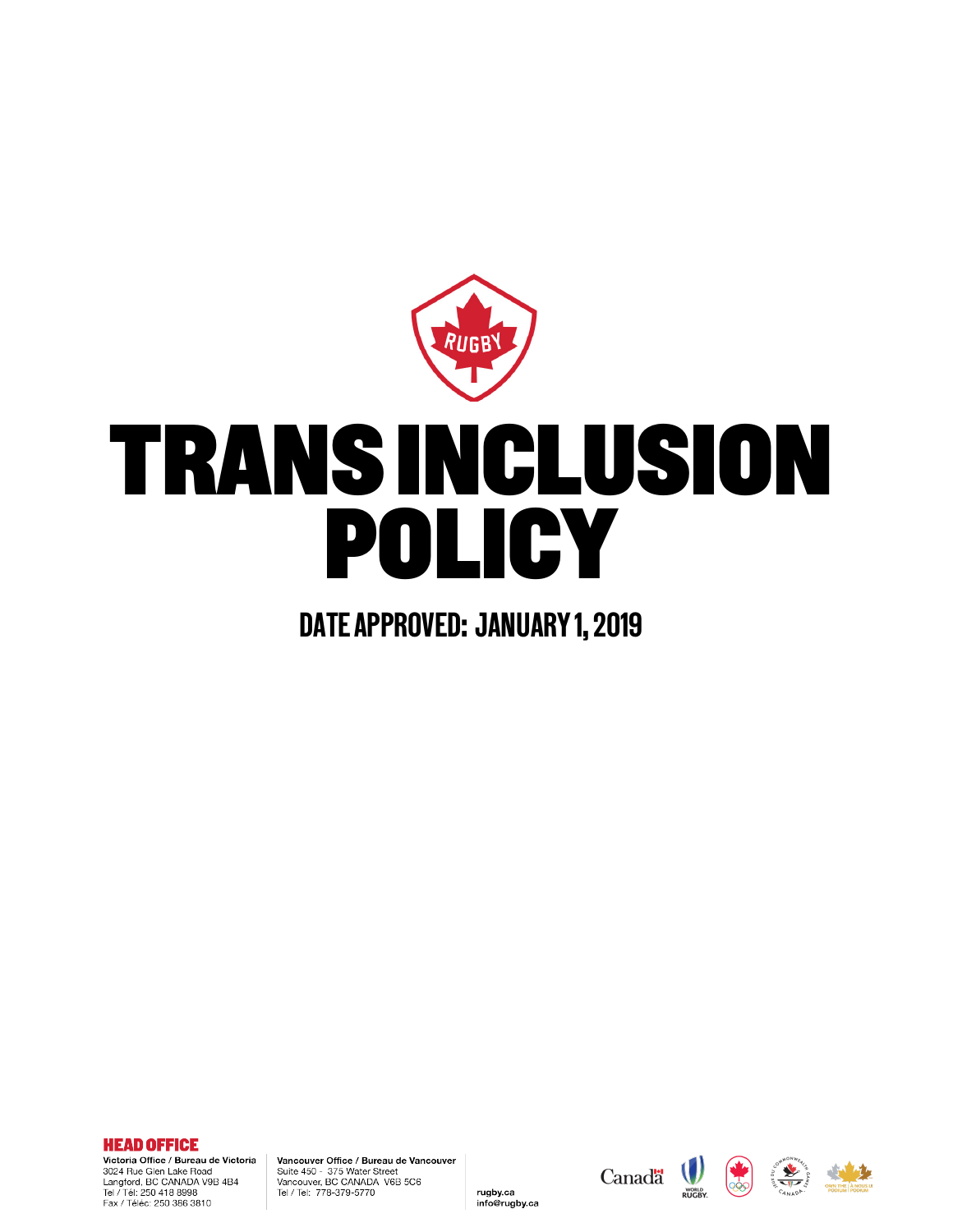January 1st 2019



# **RUGBY CANADA - TRANS INCLUSION POLICY**

## **Guiding Principles**

- 1. Rugby Canada supports the recommendations outlined in *Creating Inclusive Environments for Trans Participants in Canadian Sport*, the guidance document developed by the Trans Inclusion in Sport Expert Working Group and published by the Canadian Centre for Ethics in Sport (CCES). Rugby Canada adopts the best practices outlined in the document and has used the four Policy Guidance statements in the development of this *Trans Inclusion Policy*. The Policy Guidance statements are:
	- a) Individuals participating in development and recreational sport (LTAD stages Active Start, FUNdamental, Learn to Train, Train to Train, Train to Compete (until international federation rules apply) and Active for Life) should be able to participate as the gender with which they identify and not be subject to requirements for disclosure of personal information beyond those required of cisgender athletes. Nor should there be any requirement for hormonal therapy or surgery.
	- b) Hormone therapy should not be required for an individual to participate in high-performance sport (LTAD stages Train to Compete (once international federation rules become a factor) and Train to Win) in the gender category that is consistent with their gender identity, unless the sport organization can prove that hormone therapy is a reasonable and bona fide requirement.
	- c) Individuals should not be required to disclose their trans identity or history to the sport organization in order to participate in high-performance sport (LTAD stages Train to Compete (once international federation rules become a factor) and Train to Win) unless there is a justified reason requiring them to do so.
	- d) Surgical intervention should not be required for an individual to participate in high-performance sport (LTAD stages Train to Compete (once international federation rules become a factor) and Train to Win) in the gender category that is consistent with their gender identity.

# **Definitions**

- 2. The following terms have these meanings in this document:
	- a) *"Bona fide"* Acting in good faith, without deception or fraud.
	- b) *"Cisgender"* A term to describe a person whose gender identity corresponds with their birthassigned sex (e.g., someone whose gender identity is male and was assigned male at birth).
	- c) "*Gender*" The socially constructed roles, behaviours, activities and attributes that a society assigns to masculinity or femininity.
	- d) "*Gender Expression*" The way an individual communicates their gender identity to others. This is done through behaviour, body language, voice, emphasis or de-emphasis of bodily characteristics, choice of clothing, hairstyle, and wearing cosmetics and/or accessories. The traits and behaviours associated with masculinity and femininity are culturally specific and change over time.
	- e) "*Gender Identity*" A person's innermost sense of their own gender. This can include man, woman, both, neither or something else entirely. Gender also refers to a variety of social and behavioural characteristics (e.g., appearance, mannerisms). There are lots of words people may use to talk about their gender identity and expression.
	- f) "*Gender reassignment*" Medically-supervised program of treatment to transition a person's body to align with their gender identity through hormone therapy and/or surgery.
	- g) "*Intersex*" Refers to a combination of features that distinguish male and female anatomy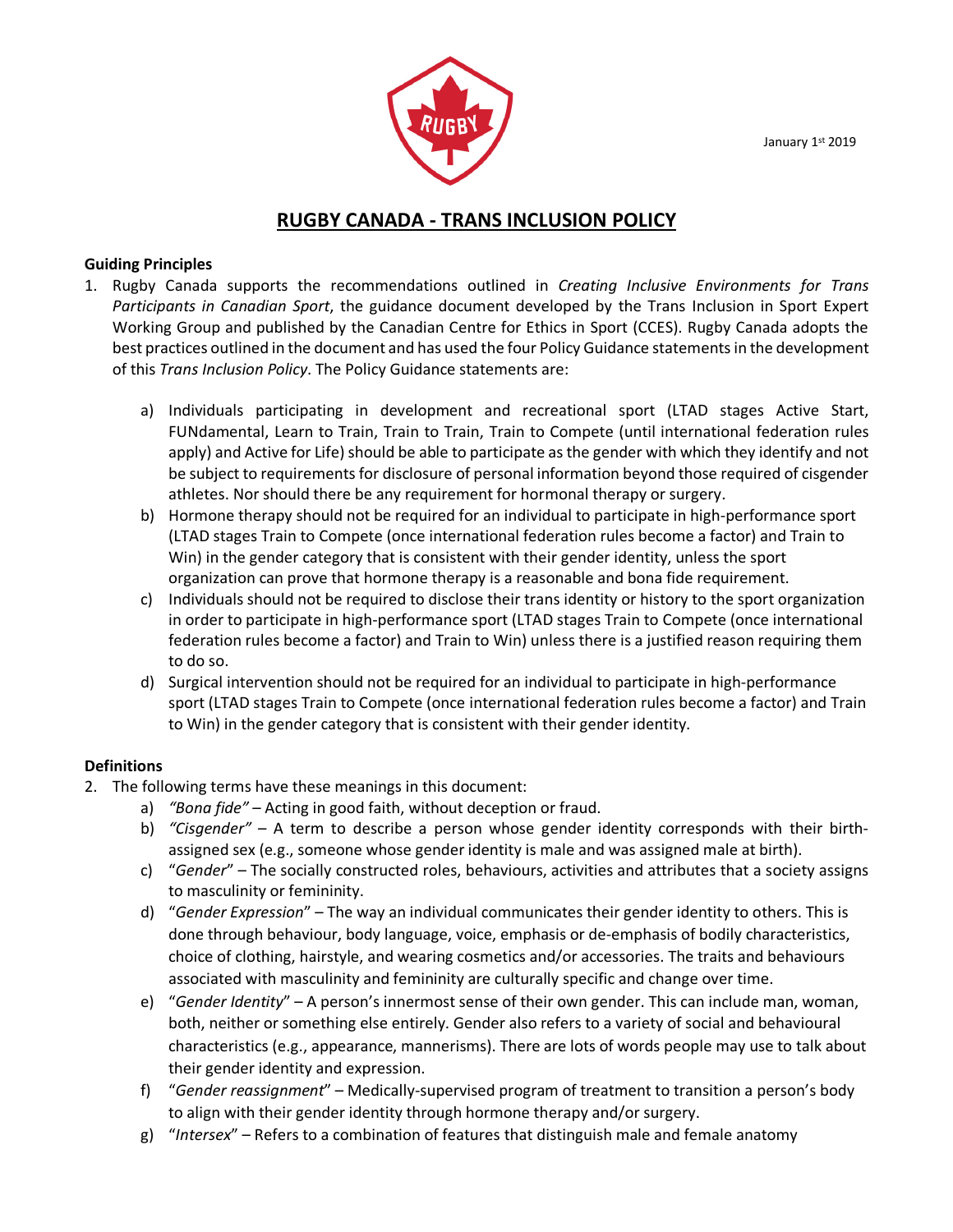

- h) "*Sex*" The classification of people as male, female or intersex. Sex is usually assigned at birth and is based on an assessment of a person's reproductive system, hormones, chromosomes and other physical characteristics, most notably by external genitalia.
- i) "*Trans*" An umbrella term that describes people with diverse gender identities and gender expressions that do not conform to stereotypical ideas about what it means to be a girl/woman or boy/man in society. It includes but is not limited to people who identify as transgender, transsexual, or gender non-conforming (gender diverse or genderqueer) as well as those who dress as the opposite gender (e.g. cross-dressing).
- j) "*Transgender Female*" Someone who was assigned the male sex at birth, but whose gender identity is female.
- k) "*Transgender Male*" Someone who was assigned female sex at birth, but whose gender identity is male.
- l) "*Two-Spirited*" Someone who identifies as having both a masculine and feminine spirit and is used to describe their sexual, gender and/or spiritual identity.

# **Purpose**

3. Rugby Canada believes that all individuals deserve respectful and inclusive environments for participation that value the individual's gender identity and gender expression. Rugby Canada wants to ensure that all participants have access to programming and facilities in which they feel comfortable and safe. Rugby Canada is committed to implementing this policy in a fair and equitable manner.

# **Actions for Inclusion**

- 4. Rugby Canada pledges to:
	- a) Provide this *Policy* to Rugby Canada staff, Directors and Provincial/Territorial members and provide education on the importance of trans inclusion and what this entails in terms of practices, policies, procedures and norms of behaviour.
	- b) Provide registration forms and other documents that allow:
		- i. the individual to indicate their gender identity and expression, rather than their sex or gender; and
		- ii. the individual to abstain from indicating a gender identity with no consequence to the individual.
	- c) Maintain organizational documents and Rugby Canada website in a manner that promotes inclusive language and images.
	- d) Refer to individuals by their preferred name and pronoun.
	- e) Work with trans athletes on the implementation, monitoring and/or modification of this Policy.
	- f) When Rugby Canada has the authority to determine participants' use of washrooms, change rooms, and other facilities, Rugby Canada will permit individuals to use the facilities of their gender identity.
	- g) Ensure uniforms and dress codes that respect an individual's gender identity and gender expression.
	- h) Determine Eligibility Guidelines for transgender participants (as described in this Policy).

# **Eligibility Guidelines - Exceptions**

5. When applicable, the eligibility guidelines of the international federation, and/or any major Games regarding trans athlete participation will supersede the eligibility guidelines as outlined in this Policy. Further information can be found within the World Rugby Transgender Policy.